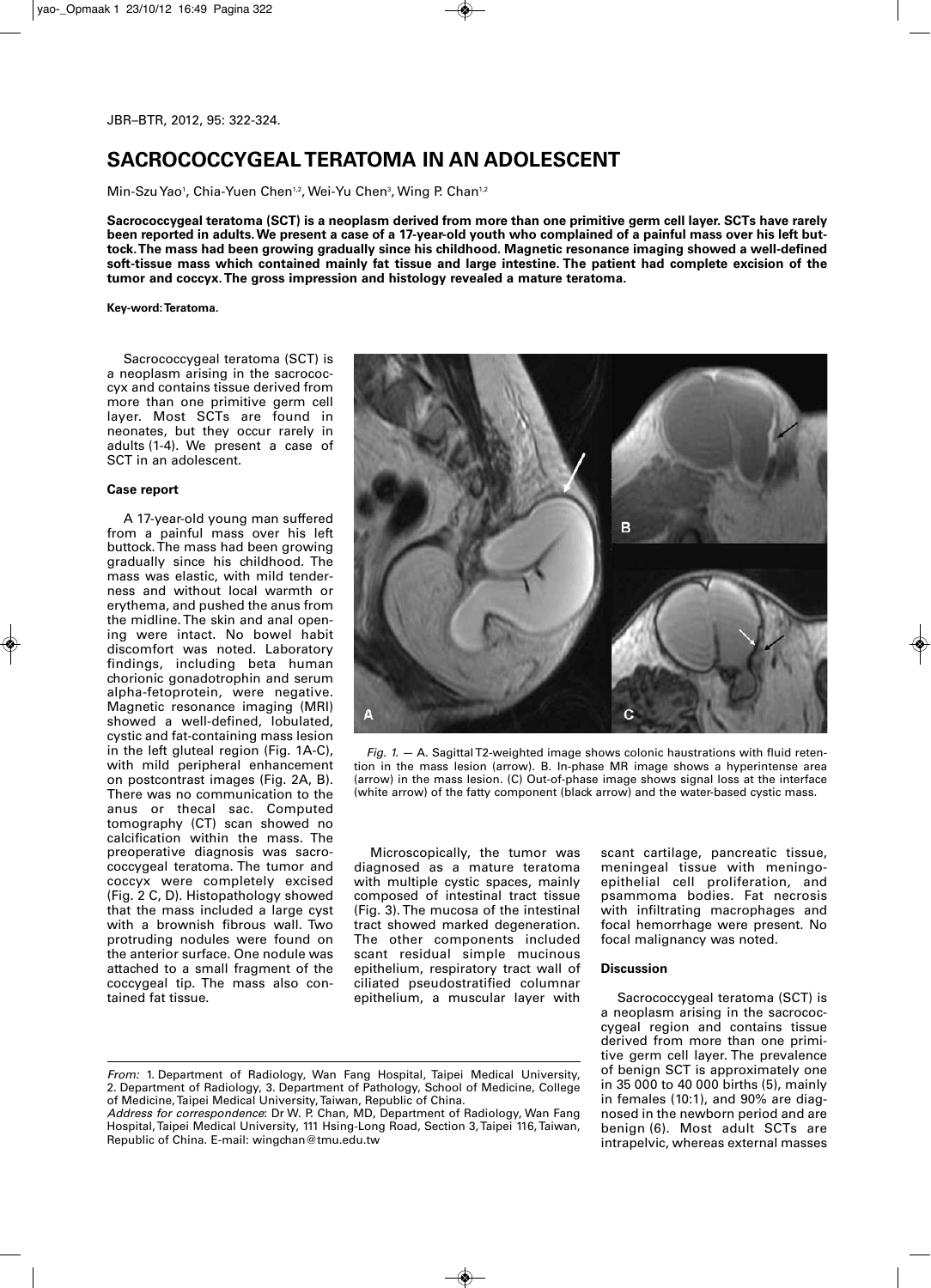

*Fig. 2.* — A. AxialT1-weighted MR image and B. postcontrast fat-saturationT1-weighted image show cystic mass lesion (white arrow) with fat component. Mild peripheral enhancement of the tumor is noted. C. A protruding huge mass (arrow), with redness of overlying skin, over the patient's left buttock. D. Surgical gross appearance of the buttock mass, with cystic component (arrow).



*Fig. 3.* — Photomicrographs show (A) colon tissue with mucosa and muscle layers, (B) respiratory tract structure with ciliated pseudostratified columnar epithelium, (C) pancreas tissue, and (D) meningeal tissue with meningothelial cell proliferation.

are common in infants. Most adult SCTs are cystic, and only 1 to 2% are malignant (2, 3, 5).

SCTs are classified into three histopathologic categories (5): mature,

immature, and malignant. Mature teratoma (also known as benign teratoma) contains epithelium-lined structures, mature cartilage, and striated or smooth muscle. Immature teratoma has areas of primitive mesoderm, endoderm, or ectoderm mixed with more mature elements in higher cellular stroma, with mitotic figures. Malignant teratoma has malignant tissue of germ cell origin, such as germinoma and choriocarcinoma. Malignant teratoma has a predominant solid component; hemorrhage and necrosis are common (7). Tumors containing malignant, nongerm cell elements, including adenocarcinoma and squamous cell carcinoma, are referred to as teratoma with malignant transformation.

The role of imaging is to determine the tumor location and extent. There are four types of SCT (5, 7): type I, predominantly external masses with a small presacral component; type II, external masses with a significant intrapelvic component; type III, external masses with a pelvic and abdominal component; and type IV, internal masses with an intrapelvic and abdominal location. Approximately 50% of SCTs are type I lesions, and 38% of type IV tumors are malignant (7). Our case can be classified as type I SCT.

CT scan is the most sensitive method of demonstrating calcification or ossification (which may be visible in over 50% of benign tumors) and integrity of adjacent bone. Calcifications are seldom observed in malignant tumors (7). At CT or MRI, SCTs appear as heterogeneous, well-defined masses with mixed cystic and solid components. Fat-fluid or fluid-debris levels may appear in SCTs with complex cyst contents; entirely cystic SCTs are uncommon (6). MRI better depicts the cystic elements, the contents of which might be inferred from signalintensity patterns on different pulse sequences. Fat components, which occur in 50% of SCTs, can be identified by either CT or MRI. CT and MRI are complementary in the evaluation of sacrococcygeal column anomalies, such as spinal dysraphism, sacral agenesis, pressure erosion, and remodeling, which can be associated with SCT (3).

Differential diagnosis of SCTs should include meningocele, rectal duplication cyst, and anal gland cyst. Anterior sacral meningocele is defined as a meningeal cyst that occurs in the presacral space secondary to agenesis of a portion of the anterior sacrum. Meningoceles are usually seen with sacral defects, hernial sac, nerve roots, dysraphism and the meningocele neck, which communicates with the thecal